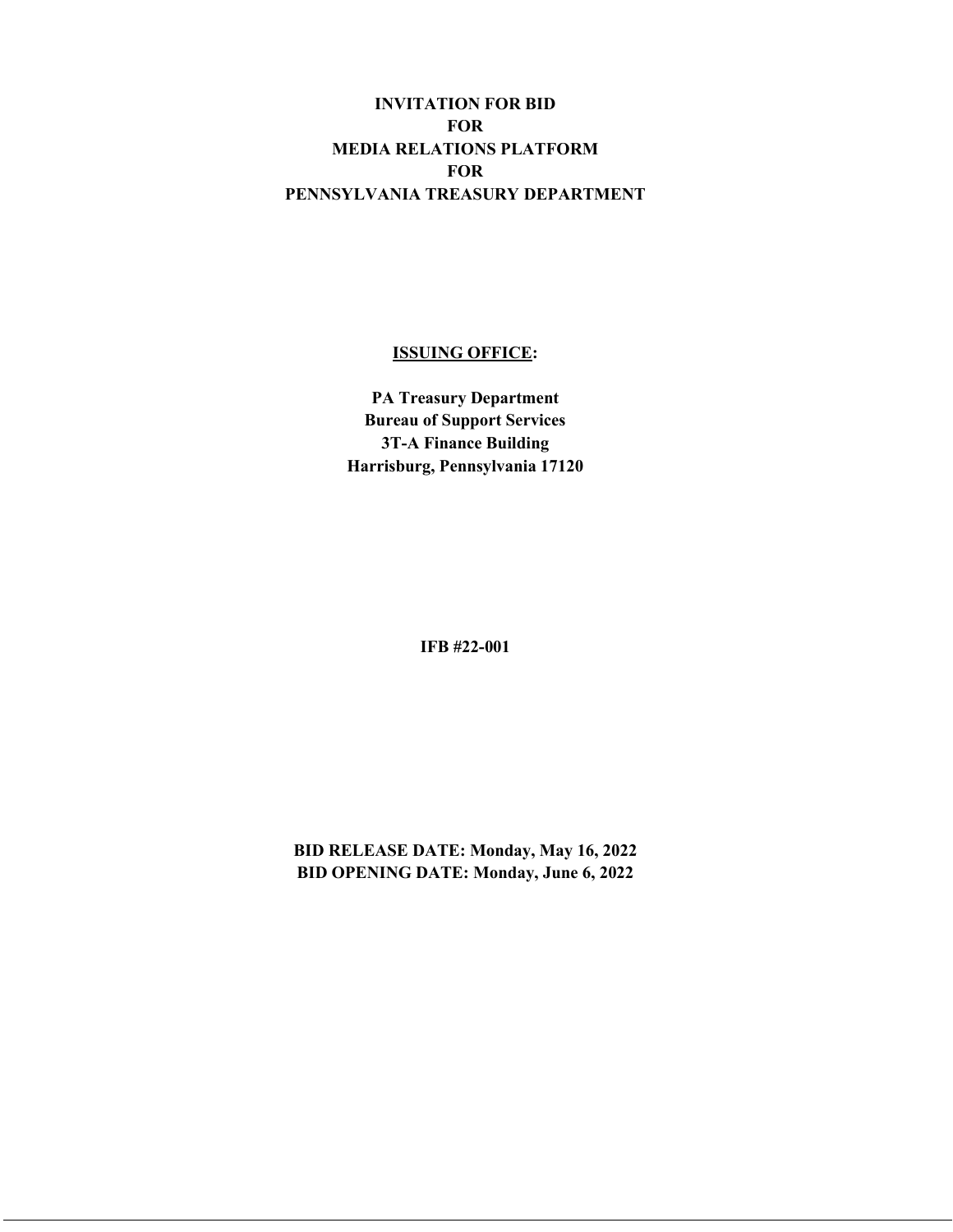# **MEDIA RELATIONS PLATFORM FOR PENNSYLVANIA TREASURY DEPARTMENT**

#### **Background---**

The Department of Treasury, Bureau of Communications is requesting bid for a Media Relations Platform.

## **Contract Requirements and Qualifications----------------------------------------------------------------------------**

## **Invitation to Bid: Media Relations Platform**

- Needs of a Media Relations Platform:
	- $\circ$  Ability to have multiple users (a minimum of 6) for the Pennsylvania Treasury Department account, with no additional cost per user.
	- o Must be able to seamlessly transfer all saved data to include complete distributions lists without significant data entry efforts by Treasury employees.
	- o Media Contacts Database:
		- Database required to include all reporters who cover beats that the Pennsylvania Treasury Department and/or Treasurer Stacy Garrity are involved in.
		- Database should include at least 250,000 reporters.
		- Database must have most up-to-date contact information possible for all reporters.
		- Ability to create unlimited number of custom press lists that can be shared across multiple users.
		- Ability to seamlessly view a reporter based on their outlet, beat, location, published work, and social media accounts.
		- Ability for users to add reporters, or suggest additions, to the database.
		- Ability for users to edit contact information for reporters in the database.
		- Database must be maintained and expanded on a continuous basis to ensure up-todate reporter names, contact information and media outlets. Service will utilize dual approach: (1) reviews conducted by employees and (2) updates made through automated signals. Native speakers working with local media landscape experts for the different languages/countries must be employed.
	- o Media Monitoring:
		- Ability to track all media hits in real time, and archive all media hits for free and for unlimited time period. Must include broadcast television, radio, and print.
		- Ability to track all media hits for their financial impact, sentiment, number of people reached, and specific location.
		- Ability to receive news reports in real time.
	- o Ability to customize distribution materials to include, but not limited to, inclusion of a logo.
	- o Service should have a mobile app, in addition to a desktop-based platform.
	- o Ability to view and analyze information on website and social media platforms to show digital impact. Access should include but not be limited to: Facebook, Twitter, YouTube, and the Pennsylvania Treasury Department website.
	- o Must be compatible with Google Analytics.
	- o Ability to pitch journalists directly through the platform, and to send press releases widely through the platform.